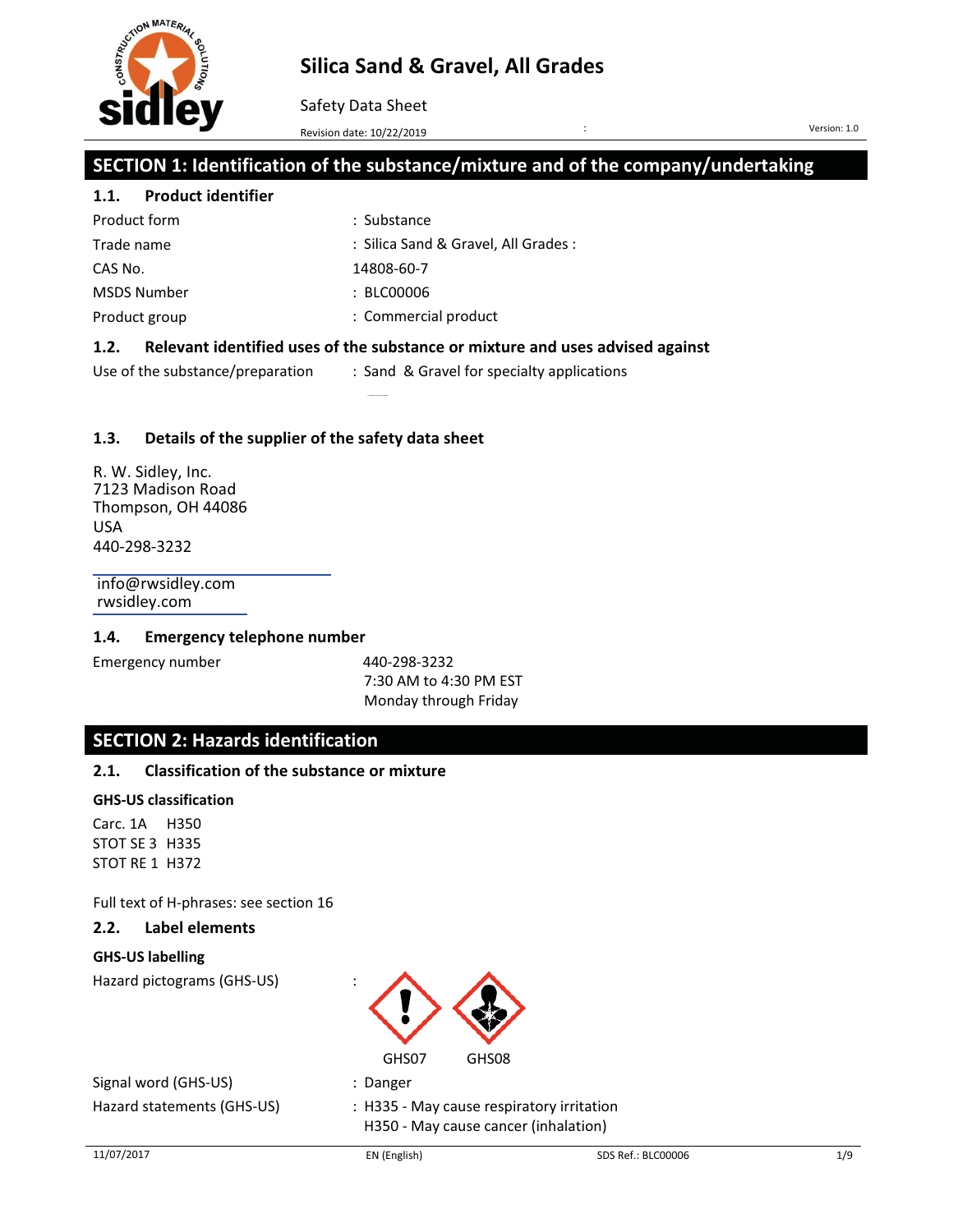Safety Data Sheet

|                                   | H372 - Causes damage to organs (lung/respiratory system) through<br>prolonged or repeated exposure (inhalation)                                                                                                                                                                                                                                                                                                           |
|-----------------------------------|---------------------------------------------------------------------------------------------------------------------------------------------------------------------------------------------------------------------------------------------------------------------------------------------------------------------------------------------------------------------------------------------------------------------------|
| Precautionary statements (GHS-US) | : P304+P340 - IF INHALED: Remove person to fresh air and keep comfortable<br>for breathing<br>P312 - Call a POISON CENTER/doctor if you feel unwell<br>P308+P313 - IF exposed or concerned: Get medical advice/attention<br>P314 - Get medical advice and attention if you feel unwell                                                                                                                                    |
|                                   | P264 - Wash hands and forearms thoroughly after handling<br>P270 - Do not eat, drink or smoke when using this product<br>P201 - Obtain special instructions before use<br>P202 - Do not handle until all safety precautions have been read and<br>understood<br>P280 - Wear eye protection, protective clothing, protective gloves<br>P260 - Do not breathe dust<br>P271 - Use only outdoors or in a well-ventilated area |
|                                   | P403+P233 - Store in a well-ventilated place. Keep container tightly closed<br>P405 - Store locked up                                                                                                                                                                                                                                                                                                                     |
|                                   | P501 - Dispose of contents/container according to local, regional, national,<br>and international regulations                                                                                                                                                                                                                                                                                                             |

### **2.3. Other hazards**

No additional information available

# **SECTION 3: Composition/information on ingredients**

## **3.1. Substances**

| <b>Name</b> | <b>Product identifier</b> | %          | <b>GHS-US classification</b>      |
|-------------|---------------------------|------------|-----------------------------------|
| Quartz      | (CAS No.) 14808-60-7      | $99 - 100$ | Carc. 1A, H350<br>STOT SE 3, H335 |
|             |                           |            | STOT RE 1. H372                   |

Full text of H-phrases: see section 16

#### **3.2. Mixtures**

Not applicable

# **SECTION 4: First aid measures**

### **4.1. Description of first aid measures**

| First-aid measures general            |                                                                                                                                                           | : If medical advice is needed, have product container or label at hand.                                                                                                                                               |     |
|---------------------------------------|-----------------------------------------------------------------------------------------------------------------------------------------------------------|-----------------------------------------------------------------------------------------------------------------------------------------------------------------------------------------------------------------------|-----|
| First-aid measures after inhalation   | : If inhaled, remove to fresh air and keep at rest in a position comfortable for<br>breathing. Obtain medical attention if breathing difficulty persists. |                                                                                                                                                                                                                       |     |
| First-aid measures after skin contact |                                                                                                                                                           | : Rinse immediately with plenty of water. Gently wash with plenty of soap<br>and water. Obtain medical attention if irritation persists.                                                                              |     |
| First-aid measures after eye contact  |                                                                                                                                                           | : Immediately rinse with water for a prolonged period while holding the<br>eyelids wide open. Seek medical attention if material is embedded in eye. If<br>eye irritation persists: Get medical advice and attention. |     |
| First-aid measures after ingestion    | : If swallowed, do not induce vomiting: seek medical advice immediately and<br>show this container or label.                                              |                                                                                                                                                                                                                       |     |
| 11/07/2017                            | EN (English)                                                                                                                                              | SDS Ref.: BLC00006                                                                                                                                                                                                    | 2/9 |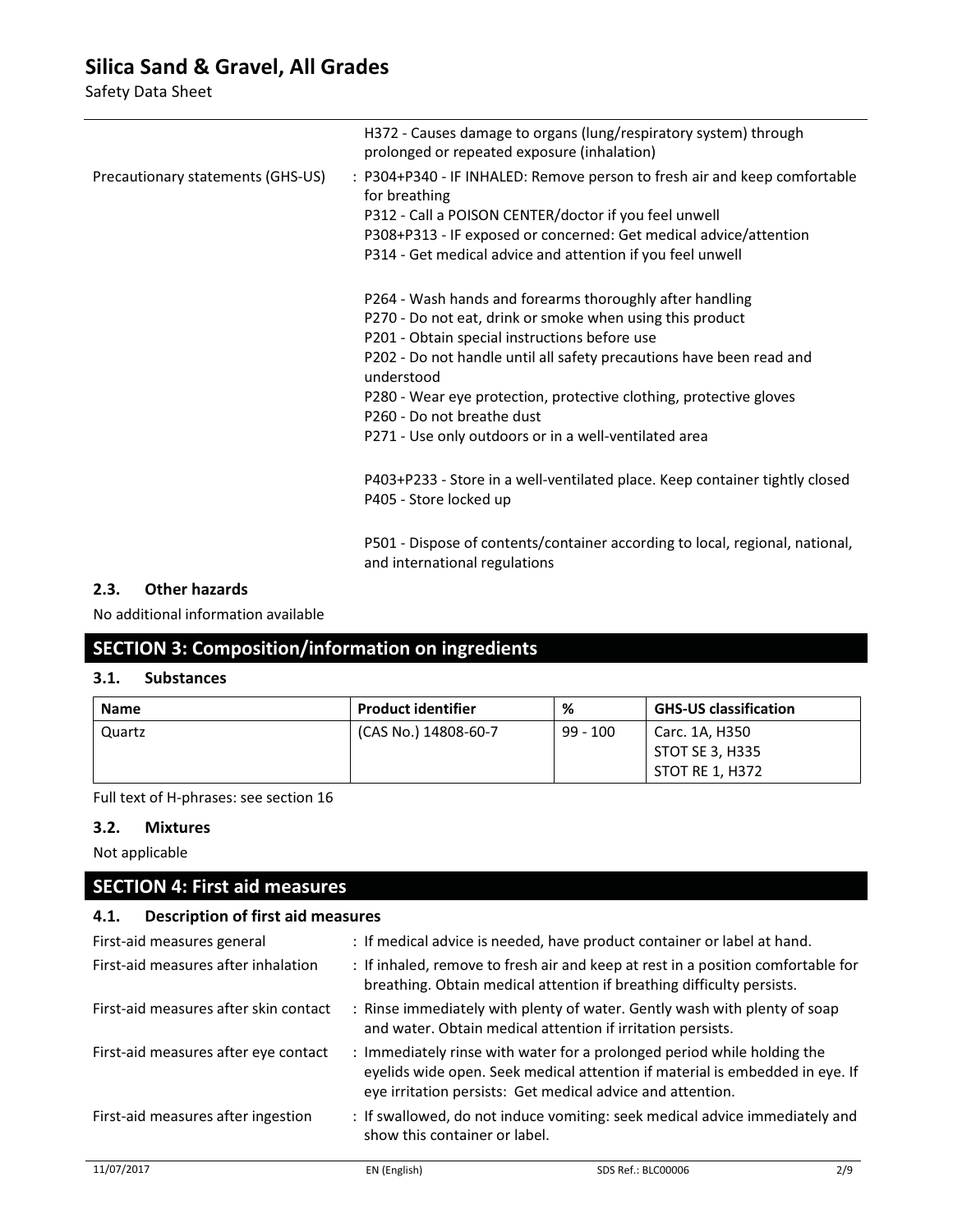Safety Data Sheet

## **4.2. Most important symptoms and effects, both acute and delayed**

| Symptoms/injuries                    | : Repeated or prolonged inhalation may damage lungs.                                                                                                                            |
|--------------------------------------|---------------------------------------------------------------------------------------------------------------------------------------------------------------------------------|
| Symptoms/injuries after inhalation   | : May cause irritation to the respiratory tract, sneezing, coughing, burning<br>sensation of throat with constricting sensation of the larynx and difficulty in<br>breathing.   |
| Symptoms/injuries after skin contact | : Prolonged contact with large amounts of dust may cause mechanical<br>irritation. Dust may cause irritation in skin folds or by contact in combination<br>with tight clothing. |
| Symptoms/injuries after eye contact  | : Redness, pain.                                                                                                                                                                |
| Symptoms/injuries after ingestion    | : Abdominal pain.                                                                                                                                                               |
| Chronic symptoms                     | : Respiratory difficulties. May cause cancer.                                                                                                                                   |

#### **4.3. Indication of any immediate medical attention and special treatment needed**

No additional information available

## **SECTION 5: Firefighting measures**

#### **5.1. Extinguishing media**

| Suitable extinguishing media                                  | : Use extinguishing media appropriate for surrounding fire.      |  |
|---------------------------------------------------------------|------------------------------------------------------------------|--|
| Unsuitable extinguishing media                                | : None known.                                                    |  |
| Special hazards arising from the substance or mixture<br>5.2. |                                                                  |  |
| Fire hazard                                                   | : Not flammable.                                                 |  |
| Explosion hazard                                              | : No particular fire or explosion hazard.                        |  |
| Reactivity                                                    | : Hazardous reactions will not occur under normal conditions.    |  |
| 5.3. Advice for firefighters                                  |                                                                  |  |
| Precautionary measures fire                                   | : Fight fire with normal precautions from a reasonable distance. |  |
| Firefighting instructions                                     | : Not flammable.                                                 |  |
| Protection during firefighting                                | : Use normal individual fire protective equipment.               |  |

# SECTION 6: Accidental release measures

# **6.1. Personal precautions, protective equipment and emergency procedures**

| General measures                   | : Do not breathe dust. Avoid generation of dust during clean-up of spills.<br>Recover the product by vacuuming, shovelling or sweeping. Vacuum must be<br>fitted with HEPA filter to prevent release of particulates during clean-up. |
|------------------------------------|---------------------------------------------------------------------------------------------------------------------------------------------------------------------------------------------------------------------------------------|
| 6.1.1. For non-emergency personnel |                                                                                                                                                                                                                                       |
| Protective equipment               | : Wear suitable protective clothing, gloves and eye/face protection. Use<br>recommended respiratory protection.                                                                                                                       |
| <b>Emergency procedures</b>        | : Collect as any solid.                                                                                                                                                                                                               |
| 6.1.2. For emergency responders    |                                                                                                                                                                                                                                       |

No additional information available

## **6.2. Environmental precautions**

No additional information available

## **6.3. Methods and material for containment and cleaning up**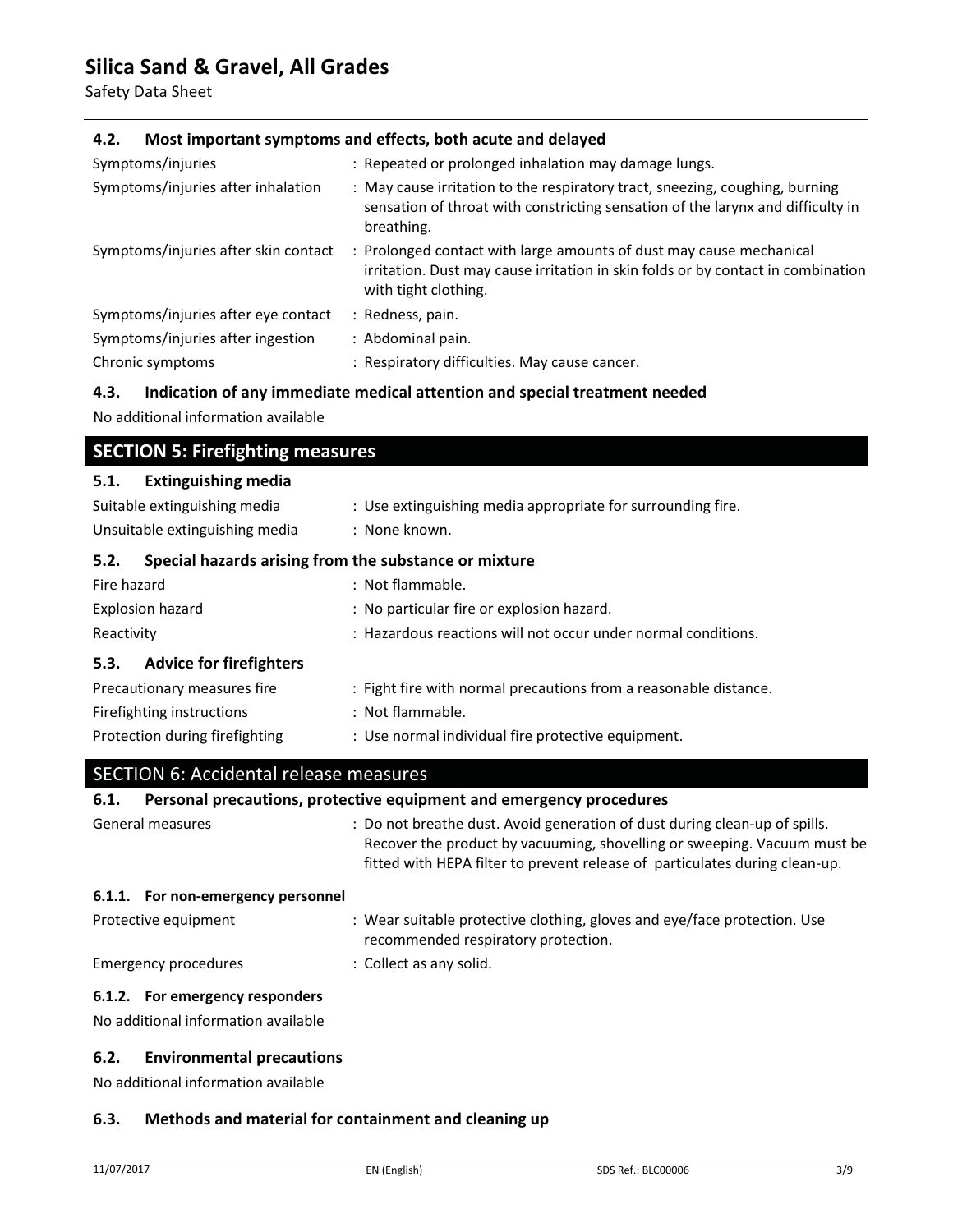Safety Data Sheet

| Methods for cleaning up | : Avoid generation of dust during clean-up of spills. Recover the product by<br>vacuuming, shovelling or sweeping. Vacuum must be fitted with HEPA filter |
|-------------------------|-----------------------------------------------------------------------------------------------------------------------------------------------------------|
|                         | to prevent release of particulates during clean-up.                                                                                                       |

## **6.4. Reference to other sections**

No additional information available

# **SECTION 7: Handling and storage**

| 7.1. Precautions for safe handling |                                                                                                                                                                                                                                                             |
|------------------------------------|-------------------------------------------------------------------------------------------------------------------------------------------------------------------------------------------------------------------------------------------------------------|
| Additional hazards when processed  | : Do not breathe dust.                                                                                                                                                                                                                                      |
| Precautions for safe handling      | : Avoid creating or spreading dust.                                                                                                                                                                                                                         |
| Hygiene measures                   | : Handle in accordance with good industrial hygiene and safety procedures.<br>Always wash your hands immediately after handling this product, and once<br>again before leaving the workplace. Do not eat, drink or smoke in areas<br>where product is used. |
| 7.2.                               | Conditions for safe storage, including any incompatibilities                                                                                                                                                                                                |
| Storage conditions                 | : Store in a dry, cool place. Keep container tightly closed.                                                                                                                                                                                                |
| Incompatible materials             | : In finely divided state: reacts with (strong) oxidizers such as: hydrofluoric<br>acid, chlorine trifluoride, oxygen difluoride, fluorine.                                                                                                                 |
| Storage area                       | : Store in dry, cool area.                                                                                                                                                                                                                                  |

# Special rules on packaging : Keep container closed when not in use.

### **7.3. Specific end use(s)**

Sand for specialty applications

# **SECTION 8: Exposure controls/personal protection**

## **8.1. Control parameters**

| Quartz (14808-60-7) |                           |                                                                          |
|---------------------|---------------------------|--------------------------------------------------------------------------|
| USA ACGIH           | ACGIH TWA $(mg/m3)$       | 0.025 mg/m <sup>3</sup>                                                  |
| USA IDLH            | US IDLH $(mg/m3)$         | 50 mg/m <sup>3</sup>                                                     |
| <b>USA NIOSH</b>    | NIOSH REL (TWA) $(mg/m3)$ | $0.05 \,\mathrm{mg/m^3}$                                                 |
| <b>USA OSHA</b>     | OSHA PEL (TWA) $(mg/m3)$  | $(30)/(% SiO2 + 2) mg/m3 - total dust$                                   |
|                     | (Mineral Dust)            | $(10)/($ % SiO <sub>2</sub> + 2) mg/m <sup>3</sup> - respirable fraction |

### **8.2. Exposure controls**

Appropriate engineering controls : Ensure adequate ventilation, especially in confined areas. Avoid dust production.

Personal protective equipment : In case of dust production: dustproof clothing. In case of dust production: protective goggles. Insufficient ventilation: wear respiratory protection. High dust production: self-contained breathing apparatus.



Hand protection  $\qquad \qquad :$  Impermeable protective gloves. Eye protection  $\qquad \qquad :$  Protective goggles.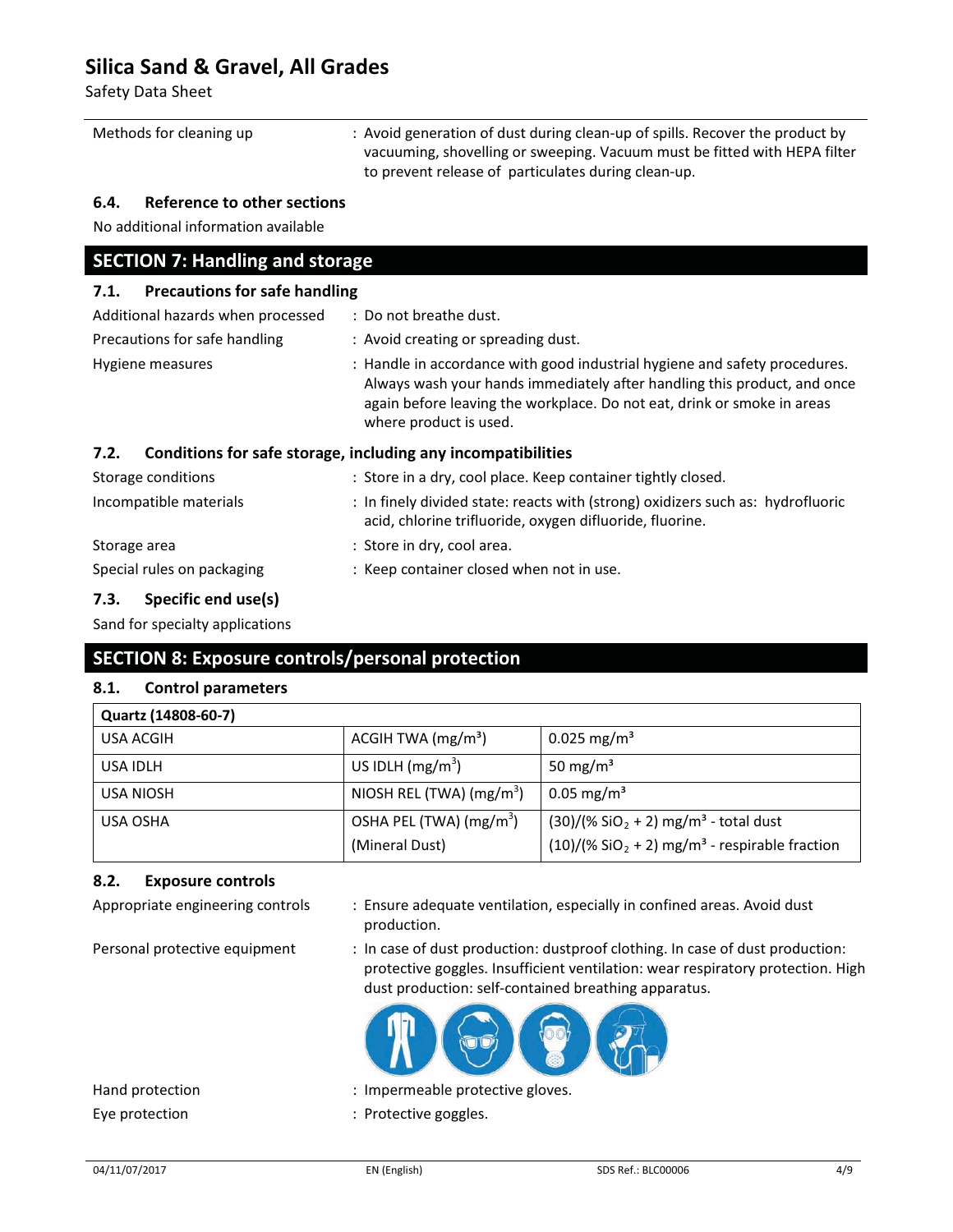Safety Data Sheet

| Skin and body protection   | : Handle in accordance with good industrial hygiene and safety practice.<br>Always wash your hands immediately after handling this product, and once<br>again before leaving the workplace. Wear suitable protective clothing. Wash<br>contaminated clothing before reuse. |
|----------------------------|----------------------------------------------------------------------------------------------------------------------------------------------------------------------------------------------------------------------------------------------------------------------------|
| Respiratory protection     | : Use NIOSH-approved air-purifying or supplied-air respirator where airborne<br>concentrations of dust are expected to exceed exposure limits.                                                                                                                             |
| Consumer exposure controls | : Do not breathe dust. Wear recommended personal protective equipment.                                                                                                                                                                                                     |

**SECTION 9: Physical and chemical properties** 

| illiofination on basic physical and chemical properti |                        |
|-------------------------------------------------------|------------------------|
| Physical state                                        | : Solid                |
| Appearance                                            | : Crystalline solid    |
| Colour                                                | : Natural colour       |
| Odour                                                 | : Odourless            |
| Odour threshold                                       | : No data available    |
| рH                                                    | : No data available    |
| Relative evaporation rate                             | : No data available    |
| (butylacetate=1)                                      |                        |
| Melting point                                         | : $1710 °C$ (3110 °F)  |
| Freezing point                                        | : No data available    |
| <b>Boiling point</b>                                  | : 2230 °C (4046 °F)    |
| Flash point                                           | : No data available    |
| Self ignition temperature                             | : No data available    |
| Decomposition temperature                             | : No data available    |
| Flammability (solid, gas)                             | : No data available    |
| Vapour pressure                                       | : No data available    |
| Relative vapour density at 20 °C                      | : No data available    |
| Relative density                                      | : No data available    |
| Density                                               | : 2.65 (approximately) |
| Solubility                                            | : Water: Insoluble     |
| Log Pow                                               | : No data available    |
| Log Kow                                               | : No data available    |
| Viscosity                                             | : No data available    |
| <b>Explosive properties</b>                           | : None known.          |
| Oxidising properties                                  | None known.            |
| <b>Explosive limits</b>                               | : No data available    |

# **9.1. Information on basic physical and chemical properties**

# **9.2. Other information**

No additional information available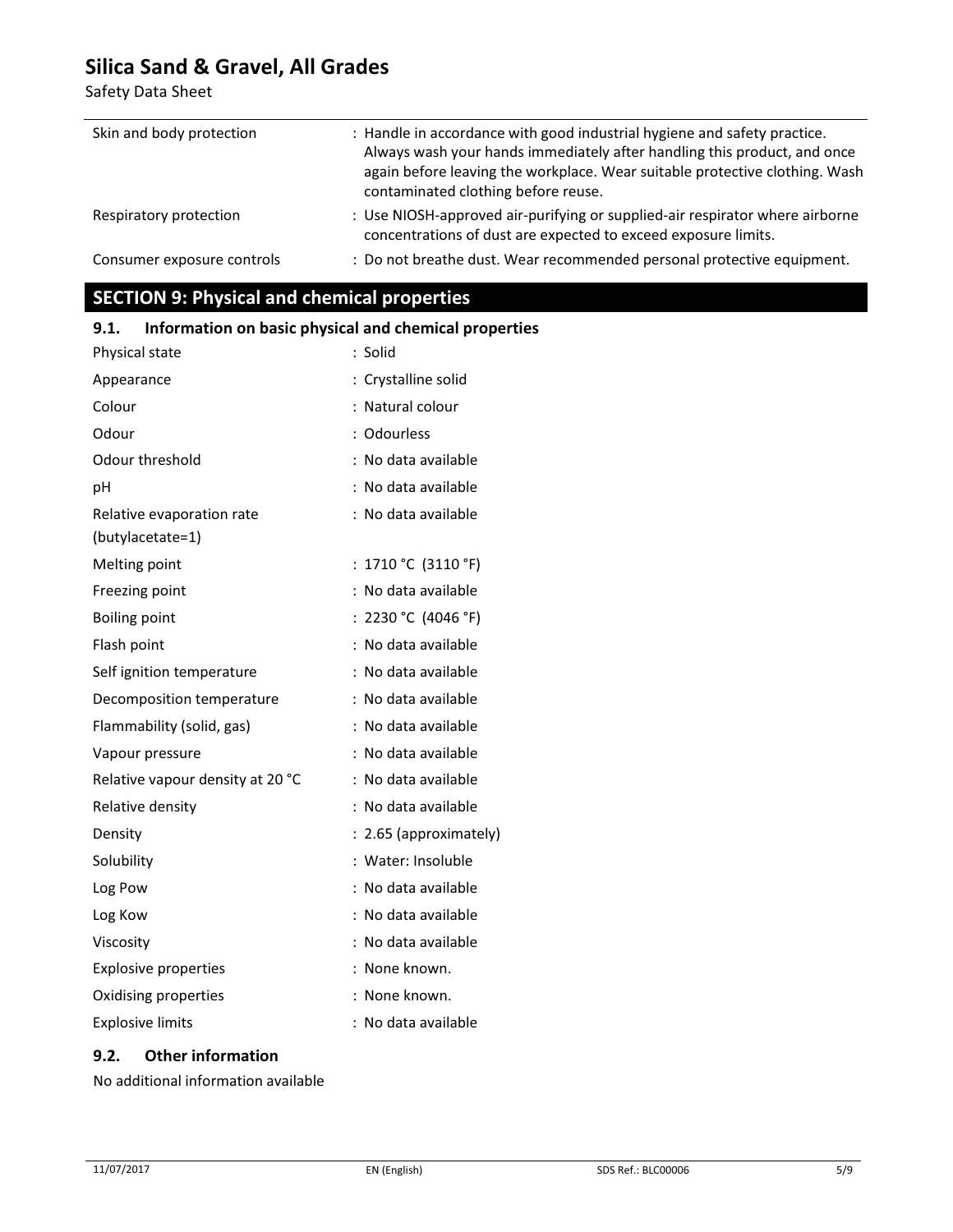Safety Data Sheet

# **SECTION 10: Stability and reactivity**

#### **10.1. Reactivity**

Hazardous reactions will not occur under normal conditions.

#### **10.2. Chemical stability**

Stable under normal temperture and pressure.

## **10.3. Possibility of hazardous reactions**

Hazardous polymerization will not occur.

#### **10.4. Conditions to avoid**

None known.

#### **10.5. Incompatible materials**

Avoid strong oxidizers.

#### **10.6. Hazardous decomposition products**

Quartz (silica) will dissolve in hydroflouric acid producing a corrosive gas, silicon tetrafluoride.

# **SECTION 11: Toxicological information**

#### **11.1. Information on toxicological effects**

| Acute toxicity                    | : Not classified                 |
|-----------------------------------|----------------------------------|
| Skin corrosion/irritation         | : Not classified                 |
| Serious eye damage/irritation     | : Not classified                 |
| Respiratory or skin sensitisation | : Not classified                 |
| Germ cell mutagenicity            | : Not classified                 |
| Carcinogenicity                   | : May cause cancer (inhalation). |

| Quartz (14808-60-7)                                   |                                                                                                                                                                                                                                                           |  |
|-------------------------------------------------------|-----------------------------------------------------------------------------------------------------------------------------------------------------------------------------------------------------------------------------------------------------------|--|
| IARC group                                            | Group 1                                                                                                                                                                                                                                                   |  |
| National Toxicity Program (NTP) Status                | Known Human Carcinogen                                                                                                                                                                                                                                    |  |
| Reproductive toxicity                                 | : Not classified                                                                                                                                                                                                                                          |  |
| Specific target organ toxicity (single<br>exposure)   | : May cause respiratory irritation.                                                                                                                                                                                                                       |  |
| Specific target organ toxicity<br>(repeated exposure) | : Causes damage to organs (lung/respiratory system) through prolonged or<br>repeated exposure (inhalation).                                                                                                                                               |  |
| Silica Sand, All Grades (14808-60-7)                  |                                                                                                                                                                                                                                                           |  |
| Additional information                                | Repeated or prolonged exposure to respirable crystalline silica dust will<br>cause lung damage in the form of silicosis. Symptoms will include<br>progressively more difficult breathing, cough, fever, and weight loss.<br>Acute silicosis can be fatal. |  |

Aspiration hazard : Not classified

# **SECTION 12: Ecological information**

#### **12.1. Toxicity**

No additional information available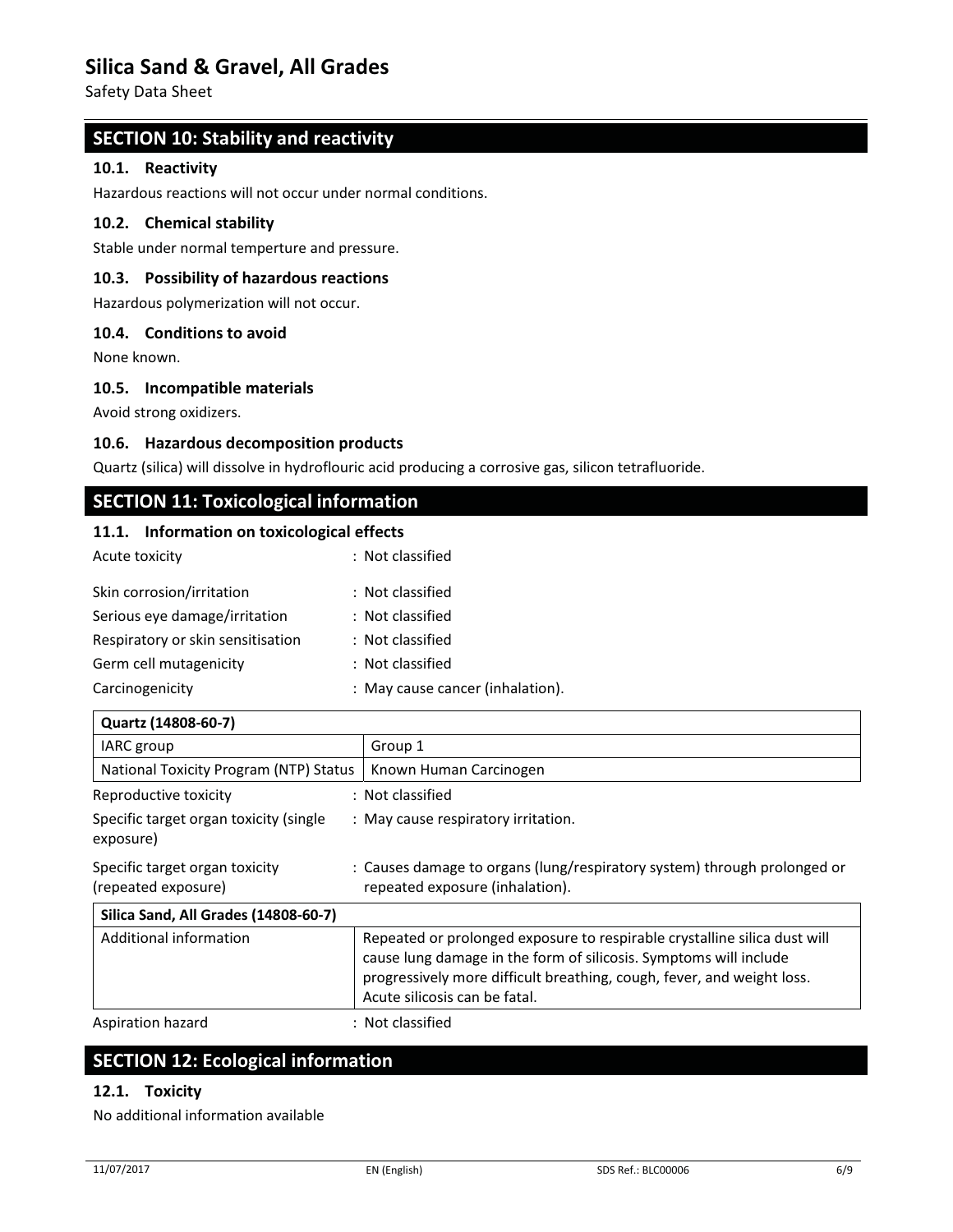Safety Data Sheet

#### **12.2. Persistence and degradability**

| Silica Sand, All Grades (14808-60-7) |                            |
|--------------------------------------|----------------------------|
| Persistence and degradability        | Not readily biodegradable. |

### **12.3. Bioaccumulative potential**

| Silica Sand, All Grades (14808-60-7) |                                |
|--------------------------------------|--------------------------------|
| Bioaccumulative potential            | Not expected to bioaccumulate. |

#### **12.4. Mobility in soil**

No additional information available

#### **12.5. Other adverse effects**

No additional information available

### **SECTION 13: Disposal considerations**

#### **13.1. Waste treatment methods**

Regional legislation (waste) : Disposal must be done according to official regulations.

Waste disposal recommendations : Non hazardous waste.

# **SECTION 14: Transport information**

In accordance with DOT / TDG / ADR / RID / ADNR / IMDG / ICAO / IATA

## **14.1. UN number**

No dangerous good in sense of transport regulations.

### **14.2. UN proper shipping name**

Not applicable

### **14.2 Additional information**

Other information **interest in the supplementary information available.** 

### **Overland transport**

No additional information available

#### **Transport by sea**

No additional information available

#### **Air transport**

No additional information available

# **SECTION 15: Regulatory information**

#### **15.1. US Federal regulations**

| Silica Sand, All Grades (14808-60-7)                                  |                                 |
|-----------------------------------------------------------------------|---------------------------------|
| SARA Section 311/312 Hazard Classes   Immediate (acute) health hazard | Delayed (chronic) health hazard |
| Quartz (14808-60-7)                                                   |                                 |

## **Quartz (14808-60-7)**

Listed on the United States TSCA (Toxic Substances Control Act) inventory

#### **15.2. International regulations**

#### **CANADA**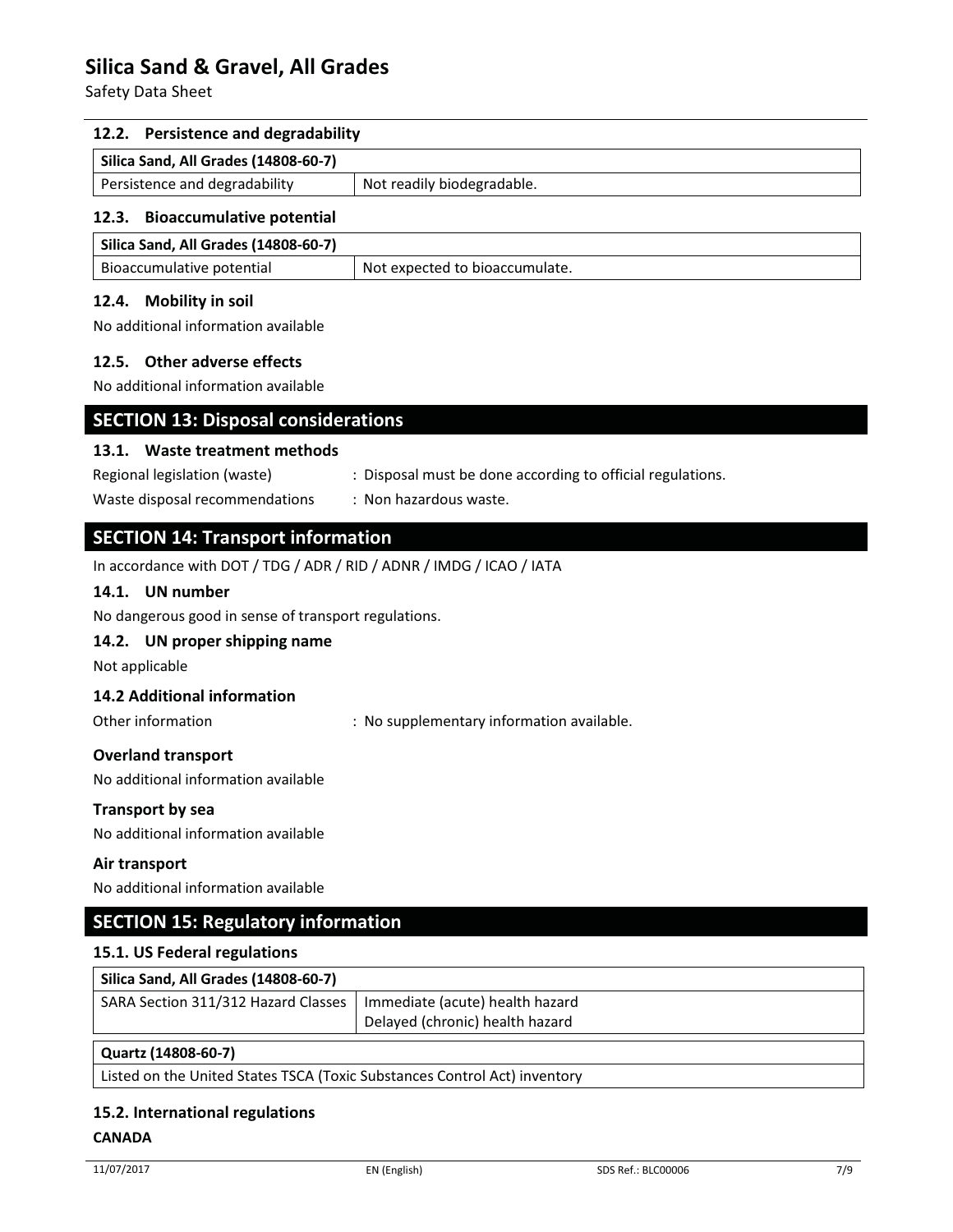Safety Data Sheet

| Quartz (14808-60-7)                                             |                                                                                    |
|-----------------------------------------------------------------|------------------------------------------------------------------------------------|
| Listed on the Canadian DSL (Domestic Sustances List) inventory. |                                                                                    |
| <b>WHMIS Classification</b>                                     | Class D Division 2 Subdivision A - Very toxic material causing other toxic effects |
|                                                                 |                                                                                    |

#### **15.2.2. National regulations**

| Quartz (14808-60-7)                                          |  |
|--------------------------------------------------------------|--|
| Listed on IARC (International Agency for Research on Cancer) |  |
| Listed as carcinogen on NTP (National Toxicology Program)    |  |
|                                                              |  |

# **15.3. US State regulations**

## **Quartz (14808-60-7)**

U.S. - California - Proposition 65 – Carcinogen **WARNING!** This product contains Quartz, a substance known to the State of California to cause cancer.

U.S. - Hawaii - Occupational Exposure Limits - TWAs

U.S. - Idaho - Non-Carcinogenic Toxic Air Pollutants - Acceptable Ambient Concentrations

U.S. - Idaho - Non-Carcinogenic Toxic Air Pollutants - Emission Levels (ELs)

U.S. - Idaho - Occupational Exposure Limits - Mineral Dusts

U.S. - Illinois - Toxic Air Contaminant Carcinogens

U.S. - Maine - Chemicals of High Concern

U.S. - Massachusetts - Right To Know List

U.S. - Michigan - Occupational Exposure Limits - TWAs

U.S. - Minnesota - Chemicals of High Concern

U.S. - Minnesota - Hazardous Substance List

U.S. - Minnesota - Permissible Exposure Limits - TWAs

U.S. - New Hampshire - Regulated Toxic Air Pollutants - Ambient Air Levels (AALs) - 24-Hour

U.S. - New Hampshire - Regulated Toxic Air Pollutants - Ambient Air Levels (AALs) - Annual

U.S. - New Jersey - Right to Know Hazardous Substance List

U.S. - New Jersey - Special Health Hazards Substances List

U.S. - Oregon - Permissible Exposure Limits - Mineral Dusts

U.S. - Pennsylvania - RTK (Right to Know) List

U.S. - Tennessee - Occupational Exposure Limits - TWAs

U.S. - Texas - Effects Screening Levels - Long Term

U.S. - Texas - Effects Screening Levels - Short Term

U.S. - Vermont - Permissible Exposure Limits - TWAs

U.S. - Washington - Permissible Exposure Limits - STELs

U.S. - Washington - Permissible Exposure Limits - TWAs